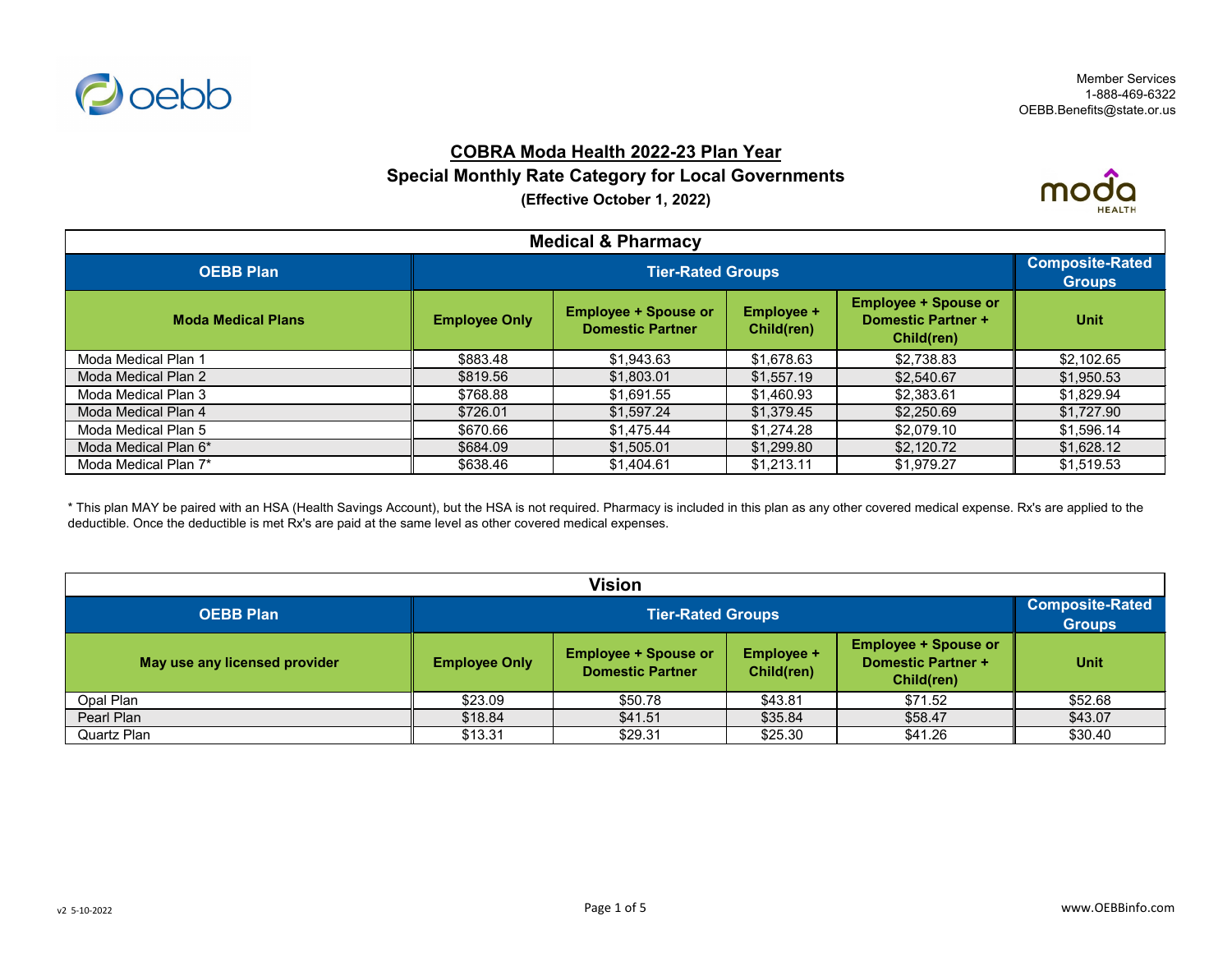

### **COBRA Moda Health/Delta Dental 2022-23 Plan Year**

**Special Monthly Rate Category for Local Governments**

**(Effective October 1, 2022)**

Δ DELTA DENTAL'

| <b>Dental and Orthodontia</b>                                       |                      |                                                        |                                 |                                                                        |             |  |
|---------------------------------------------------------------------|----------------------|--------------------------------------------------------|---------------------------------|------------------------------------------------------------------------|-------------|--|
| <b>OEBB Plan</b>                                                    |                      | <b>Composite-Rated</b><br><b>Groups</b>                |                                 |                                                                        |             |  |
| Provider network noted in plan name below                           | <b>Employee Only</b> | <b>Employee + Spouse or</b><br><b>Domestic Partner</b> | <b>Employee +</b><br>Child(ren) | <b>Employee + Spouse or</b><br><b>Domestic Partner +</b><br>Child(ren) | <b>Unit</b> |  |
| Premier Plan 1 - Delta Dental Premier Network                       | \$66.09              | \$130.94                                               | \$145.59                        | \$215.62                                                               | \$160.74    |  |
| Premier Plan 5 - Delta Dental Premier Network                       | \$58.37              | \$115.64                                               | \$128.60                        | \$190.44                                                               | \$141.98    |  |
| Premier Plan 6* - Delta Dental Premier Network                      | \$44.57              | \$88.23                                                | \$89.57                         | \$136.82                                                               | \$102.47    |  |
| Exclusive PPO Incentive Plan** - Delta Dental PPO<br><b>Network</b> | \$57.29              | \$113.51                                               | \$126.21                        | \$186.90                                                               | \$139.34    |  |
| Exclusive PPO Plan** - Delta Dental PPO Network                     | \$38.62              | \$76.48                                                | \$85.05                         | \$125.96                                                               | \$93.90     |  |

\* This plan has no orthodontia coverage

\*\* This plan has no out-of-network benefit. Services performed by providers outside the Delta Dental PPO network are not covered unless for a dental emergency. Covered emergencies consist of problem focused exam, palliative treatment and x-rays. All other services are considered non-covered.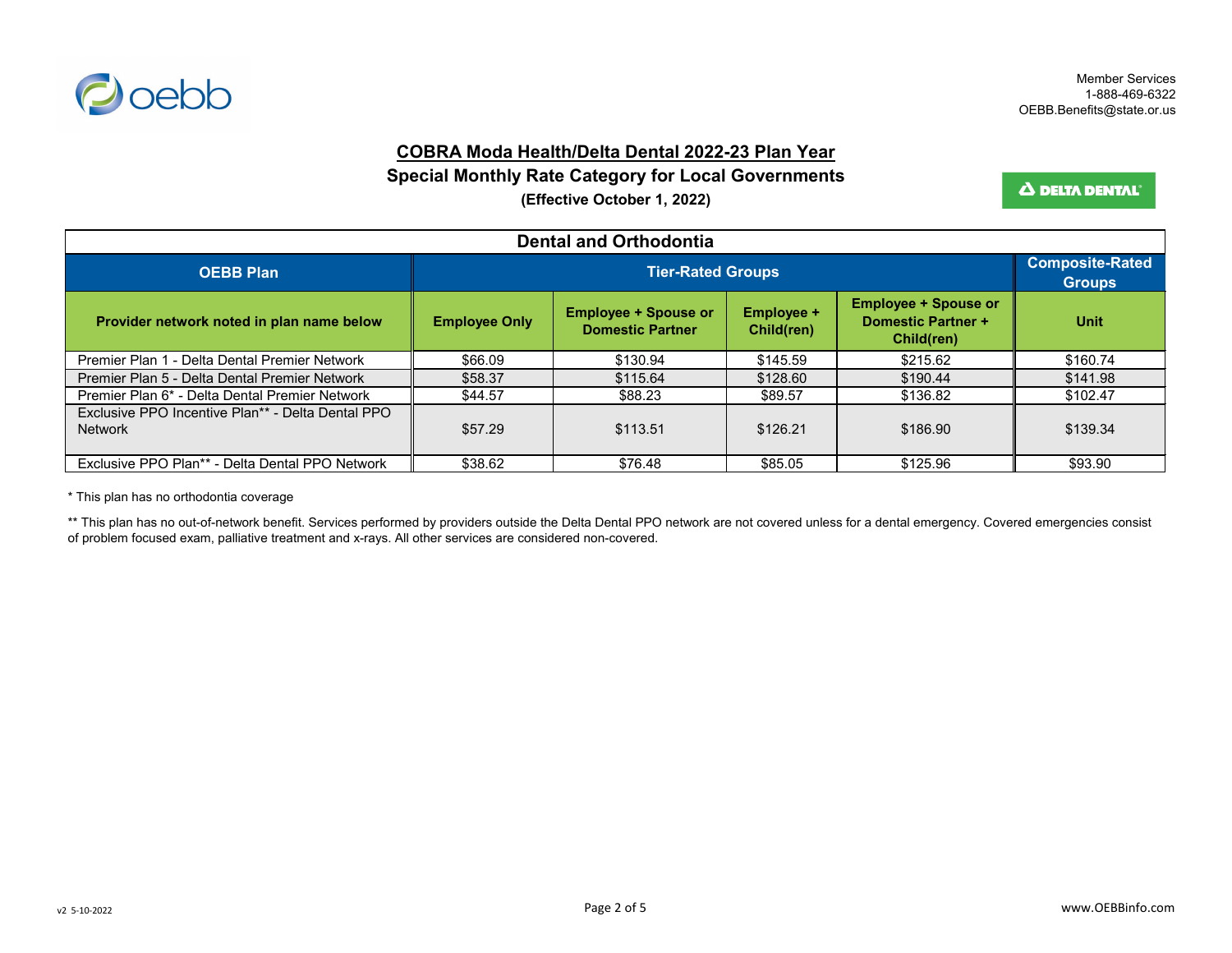

### **COBRA Kaiser Permanente 2022-23 Plan Year**

### **Special Rate Category for Local Governments**

**(Effective October 1, 2022)**



| <b>Medical and Pharmacy</b>                                                           |                          |             |            |            |                                         |  |
|---------------------------------------------------------------------------------------|--------------------------|-------------|------------|------------|-----------------------------------------|--|
| <b>OEBB Plan</b>                                                                      | <b>Tier-Rated Groups</b> |             |            |            | <b>Composite-Rated</b><br><b>Groups</b> |  |
| Must use Kaiser Permanente facilities and<br>providers for all non-emergency services | <b>Employee Only</b>     | <b>Unit</b> |            |            |                                         |  |
| Kaiser Medical Plan 1                                                                 | \$791.53                 | \$1,741.36  | \$1,503.90 | \$2,453.74 | \$1,882.72                              |  |
| Kaiser Medical Plan 2A                                                                | \$655.49                 | \$1,443.00  | \$1,245.37 | \$2,032.99 | \$1,562.53                              |  |
| Kaiser Medical Plan 2B                                                                | \$635.08                 | \$1,398.06  | \$1,206.58 | \$1,969.68 | \$1,513.15                              |  |
| Kaiser Medical Plan 3*                                                                | \$482.73                 | \$1,062.64  | \$916.80   | \$1,496.76 | \$1,148.62                              |  |

\* This plan MAY be paired with an HSA (Health Savings Account), but the HSA is not required. Pharmacy is included in this plan as any other covered medical expense. Rx's are applied to the deductible. Once the deductible is met Rx's are paid at the same level as other covered medical expenses.

| <b>Dental and Orthodontia</b>                                                         |                      |                                                                                                                                                                     |          |          |          |  |
|---------------------------------------------------------------------------------------|----------------------|---------------------------------------------------------------------------------------------------------------------------------------------------------------------|----------|----------|----------|--|
| <b>OEBB Plan</b>                                                                      |                      | <b>Tier-Rated Groups</b>                                                                                                                                            |          |          |          |  |
| Must use Kaiser Permanente facilities and<br>providers for all non-emergency services | <b>Employee Only</b> | <b>Employee + Spouse or</b><br><b>Employee +</b><br><b>Employee + Spouse or</b><br><b>Domestic Partner +</b><br><b>Domestic Partner</b><br>Child(ren)<br>Child(ren) |          |          |          |  |
| Kaiser Dental Plan                                                                    | \$74.53              | \$163.99                                                                                                                                                            | \$141.62 | \$231.06 | \$177.51 |  |

| Vision                                                                                |                      |                                                                                                                                                                     |         |         |         |  |
|---------------------------------------------------------------------------------------|----------------------|---------------------------------------------------------------------------------------------------------------------------------------------------------------------|---------|---------|---------|--|
| <b>OEBB Plan</b>                                                                      |                      | <b>Tier-Rated Groups</b>                                                                                                                                            |         |         |         |  |
| Must use Kaiser Permanente facilities and<br>providers for all non-emergency services | <b>Employee Only</b> | <b>Employee + Spouse or</b><br><b>Employee +</b><br><b>Employee + Spouse or</b><br><b>Domestic Partner +</b><br><b>Domestic Partner</b><br>Child(ren)<br>Child(ren) |         |         |         |  |
| Kaiser Vision Plan                                                                    | \$8.45               | \$18.56                                                                                                                                                             | \$16.03 | \$26.17 | \$20.09 |  |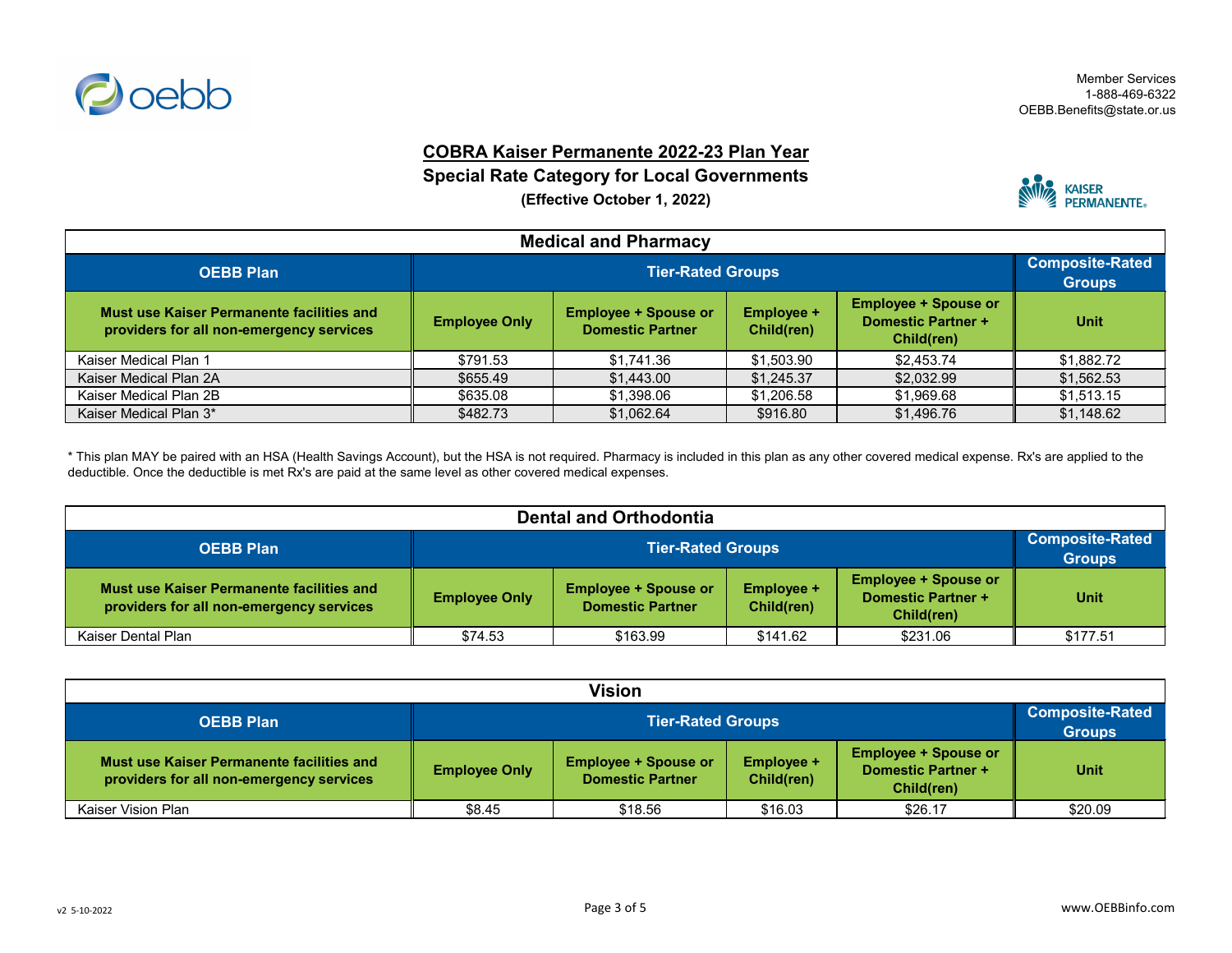

## **COBRA Willamette Dental Group 2022-23 Plan Year**

**Special Monthly Rate Category for Local Governments**

**(Effective October 1, 2022)**



| <b>Dental and Orthodontia</b>                                                               |                      |                                                                                                                                                              |          |          |          |  |
|---------------------------------------------------------------------------------------------|----------------------|--------------------------------------------------------------------------------------------------------------------------------------------------------------|----------|----------|----------|--|
| <b>OEBB Plan</b>                                                                            |                      | <b>Tier-Rated Groups</b>                                                                                                                                     |          |          |          |  |
| Must use Willamette Dental Group facilities and<br>providers for all non-emergency services | <b>Employee Only</b> | <b>Employee + Spouse or</b><br><b>Employee + Spouse or</b><br><b>Employee +</b><br>Domestic Partner +<br><b>Domestic Partner</b><br>Child(ren)<br>Child(ren) |          |          |          |  |
| Willamette Dental Plan                                                                      | \$47.53              | \$95.06                                                                                                                                                      | \$101.26 | \$151.89 | \$121.92 |  |